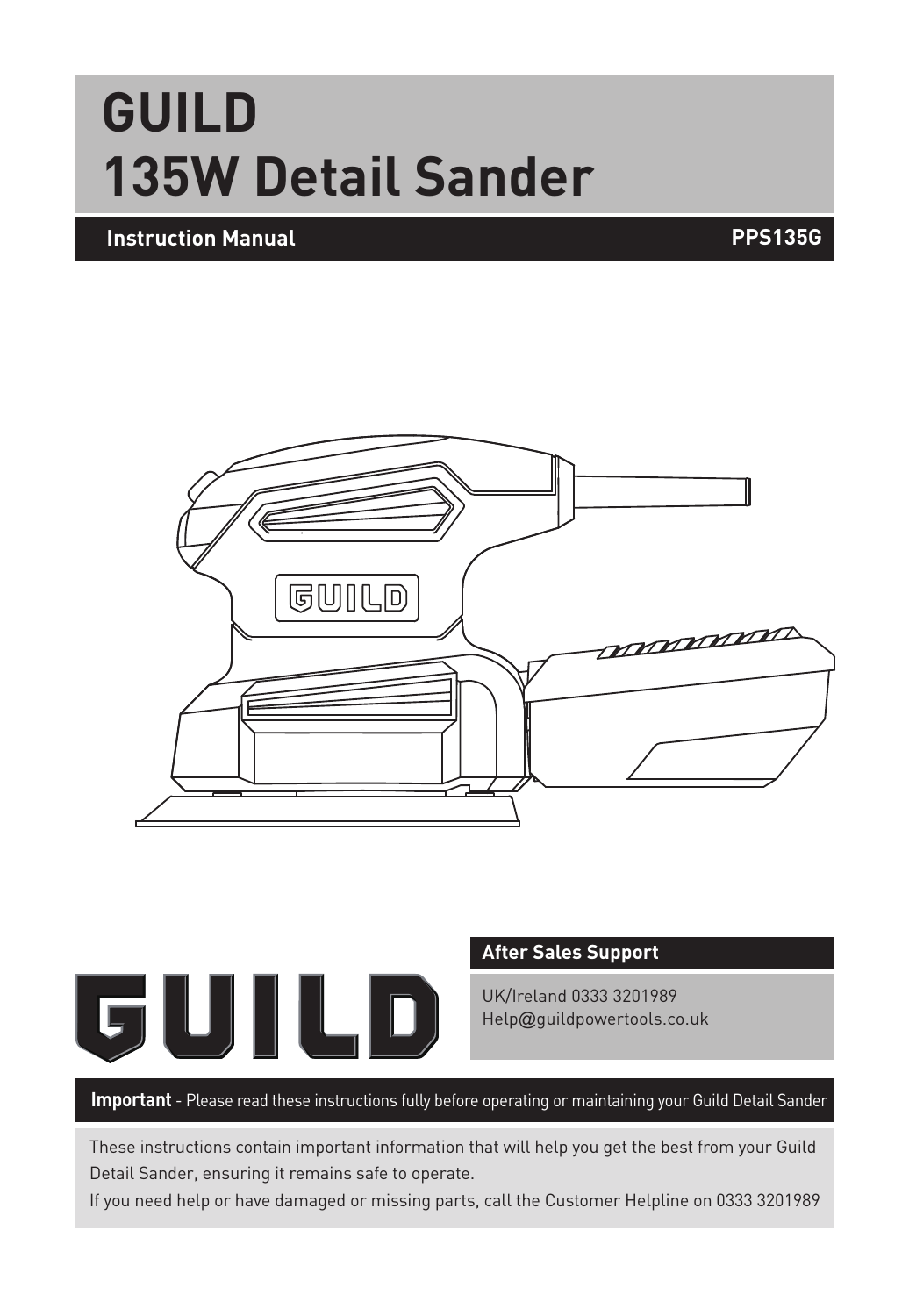## Contents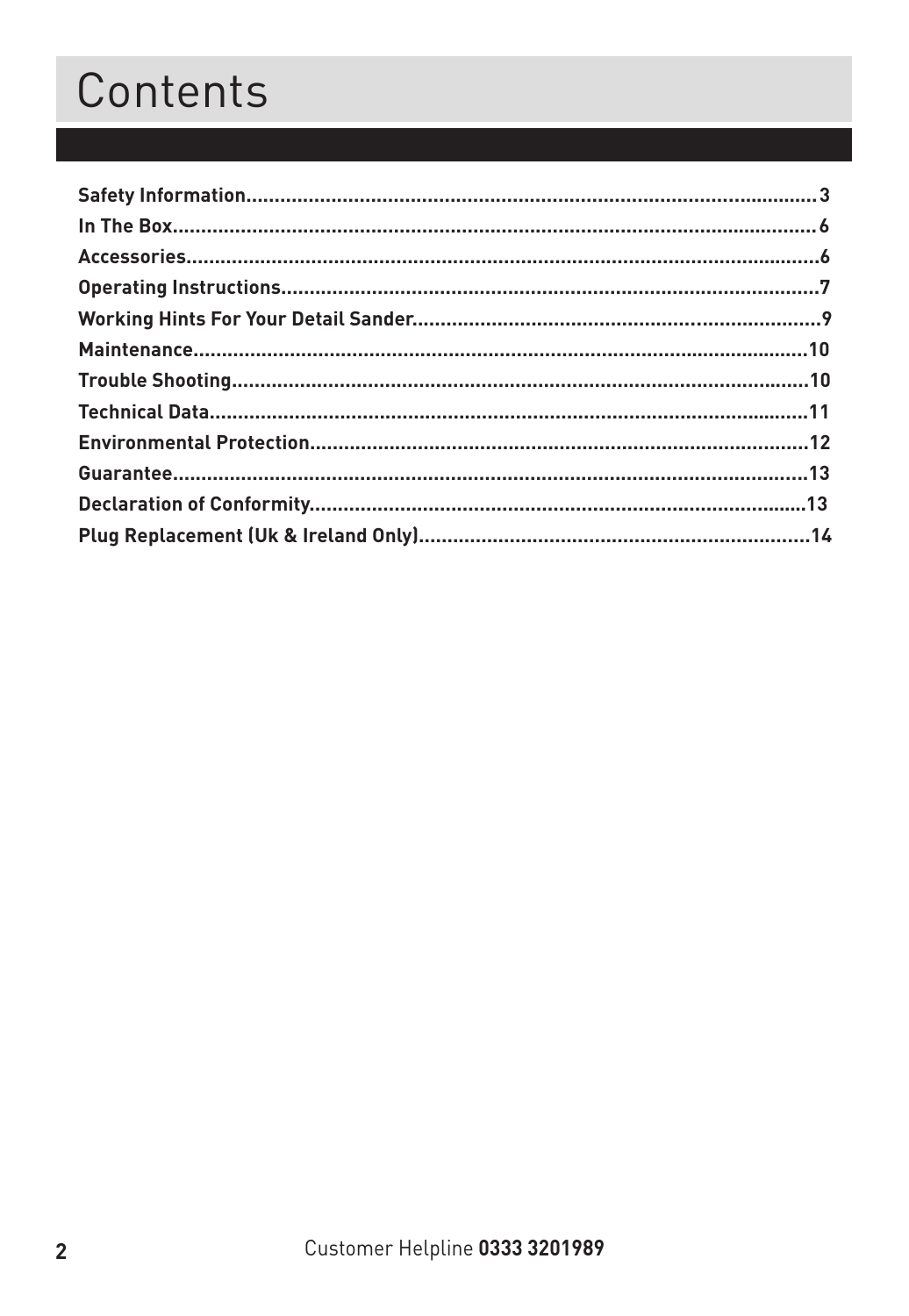# $\Lambda$ Safety Information

#### **Important** - Please read these instructions fully before starting assembly

#### **Warning Symbols**

The following warning symbols appear throughout this assembly manual and indicate the appropriate safety measures you should take when assembling and operating the Detail Sander.



To reduce the risk of injury, Please read the instruction manual



Warning



Wear ear protection



Wear eye protection



Wear dust mask



Double insulation



 Waste electrical products must not be disposed of with household waste. Please recycle where facilities exist. Check with your Local Authority or retailer for recycling advice.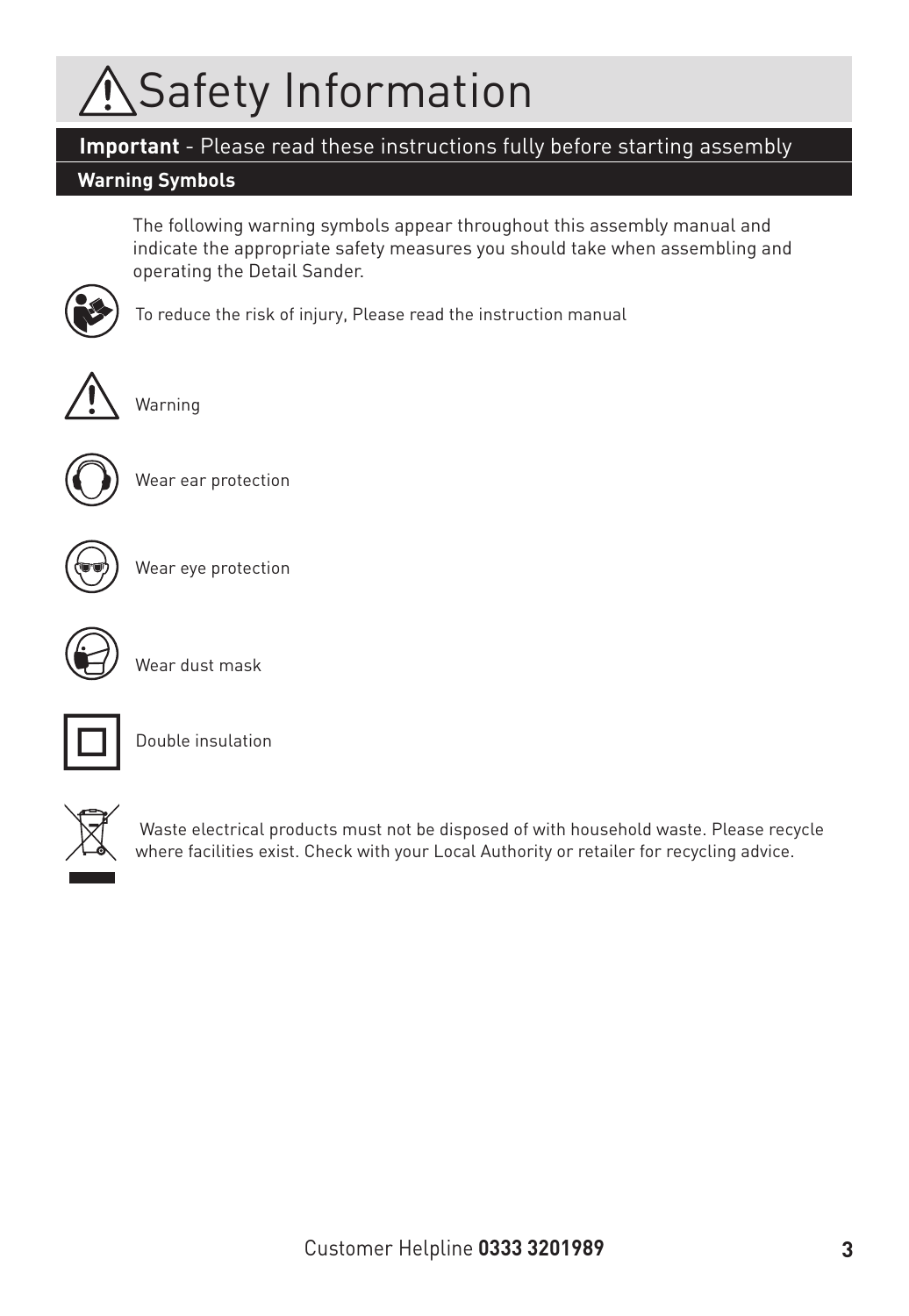# Safety Information

#### **Important** - Please read these instructions fully before starting assembly

#### **General Power Tool Safety Warnings**

**WARNING! Read all safety warnings and all instructions.** Failure to follow the warnings and instructions may result in electric shock, fire and/or serious injury.

#### **Save all warnings and instructions for future reference.**

The term "power tool" in the warnings refers to your mains-operated (corded) power tool or battery-operated (cordless) power tool.

- **1) Work area safety**
- **a) Keep work area clean and well lit.** Cluttered or dark areas invite accidents.
- **b) Do not operate power tools in explosive atmospheres, such as in the presence of flammable liquids, gases or dust.** Power tools create sparks which may ignite the dust or fumes.
- **c) Keep children and bystanders away while operating a power tool.** Distractions can cause you to lose control.
- **2) Electrical safety**
- **a) Power tool plugs must match the outlet. Never modify the plug in any way. Do not use any adapter plugs with earthed (grounded) power tools.** Unmodified plugs and matching outlets will reduce risk of electric shock.
- **b) Avoid body contact with earthed or grounded surfaces, such as pipes, radiators, ranges and refrigerators.** There is an increased risk of electric shock if your body is earthed or grounded.
- **c) Do not expose power tools to rain or wet conditions.** Water entering a power tool will increase the risk of electric shock.
- **d) Do not abuse the cord. Never use the cord for carrying, pulling or unplugging the power tool. Keep cord away from heat, oil, sharp edges or moving parts.** Damaged or entangled cords increase the risk of electric shock.
- **e) When operating a power tool outdoors, use an extension cord suitable for outdoor use.** Use of a cord suitable for outdoor use reduces the risk of electric shock.
- **f) If operating a power tool in a damp location is unavoidable, use a residual current device (RCD) protected supply.** Use of an RCD reduces the risk of electric shock.
- **3) Personal safety**
- **a) Stay alert, watch what you are doing and use common sense when operating a power tool. Do not use a power tool while you are tired or under the influence of drugs, alcohol or medication.** A moment of inattention while operating power tools may result in serious personal injury.
- **b) Use personal protective equipment. Always wear eye protection.** Protective equipment such as dust mask, non-skid safety shoes, hard hat, or hearing protection used for appropriate conditions will reduce personal injuries.
- **c) Prevent unintentional starting. Ensure the switch is in the off-position before connecting to power source and/or battery pack, picking up or carrying the tool.**  Carrying power tools with your finger on the switch or energising power tools that have the switch on invites accidents.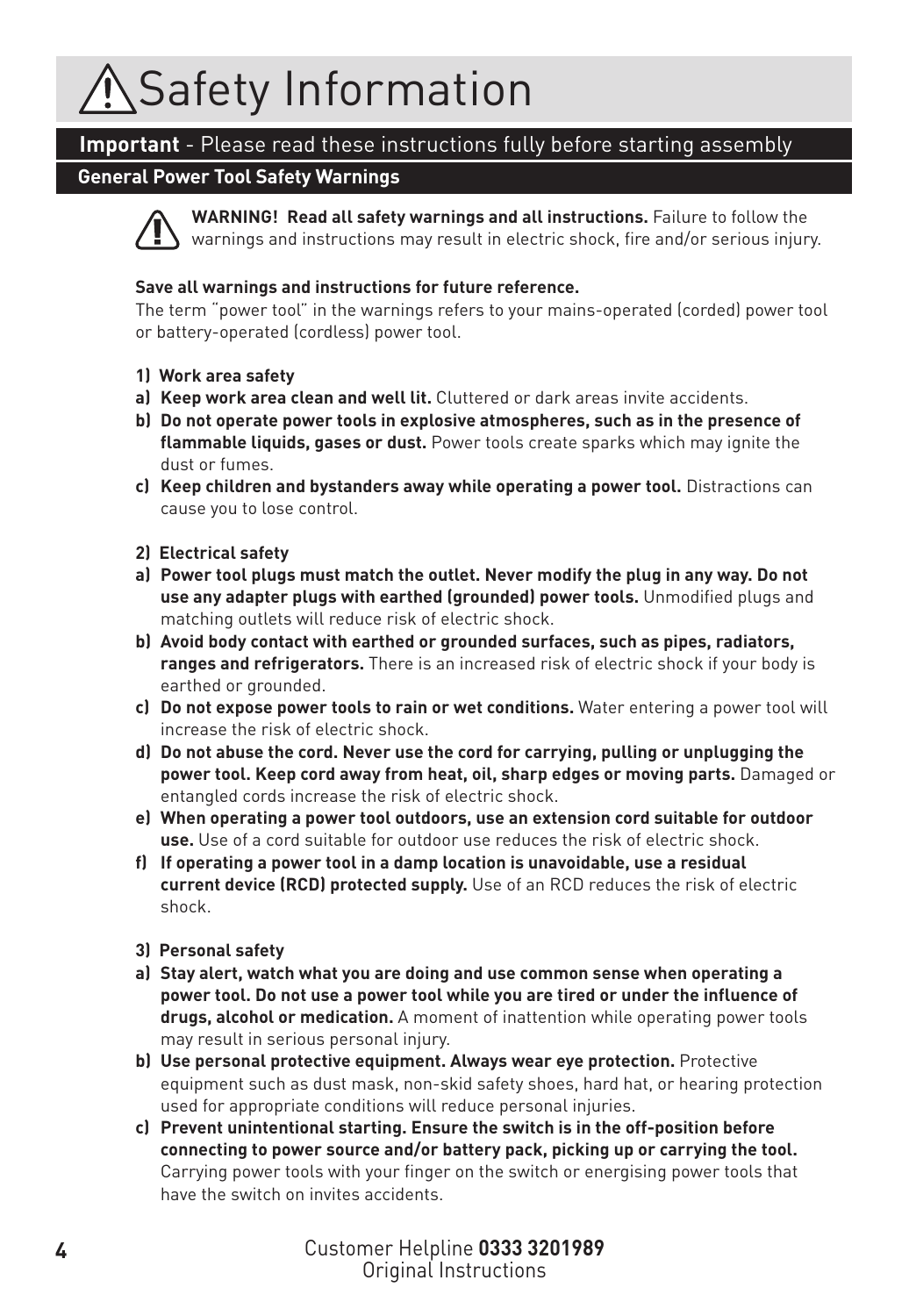# $\Lambda$ Safety Information

#### **Important** - Please read these instructions fully before starting assembly

#### **General Power Tool Safety Warnings**

- **d)** Remove any adjusting key or wrench before turning the power tool on. A wrench or a key left attached to a rotating part of the power tool may result in personal injury.
- **e) Do not overreach. Keep proper footing and balance at all times.** This enables better control of the power tool in unexpected situations.
- **f) Dress properly. Do not wear loose clothing or jewellery. Keep your hair, clothing and gloves away from moving parts.** Loose clothes, jewellery or long hair can be caught in moving parts.
- **g) If devices are provided for the connection of dust extraction and collection facilities, ensure these are connected and properly used.** Use of dust collection can reduce dust-related hazards.
- **4) Power tool use and care**
- **a) Do not force the power tool. Use the correct power tool for your application.**  The correct power tool will do the job better and safer at the rate for which it was designed.
- **b) Do not use the power tool if the switch does not turn it on and off.** Any power tool that cannot be controlled with the switch is dangerous and must be repaired.
- **c) Disconnect the plug from the power source and/or the battery pack from the power tool before making any adjustments, changing accessories, or storing power tools.** Such preventive safety measures reduce the risk of starting the power tool accidentally.
- **d) Store idle power tools out of the reach of children and do not allow persons unfamiliar with the power tool or these instructions to operate the power tool.**  Power tools are dangerous in the hands of untrained users.
- **e) Maintain power tools. Check for misalignment or binding of moving parts, breakage of parts and any other condition that may affect the power tool's operation. If damaged, have the power tool repaired before use.** Many accidents are caused by poorly maintained power tools.
- **f) Keep cutting tools sharp and clean.** Properly maintained cutting tools with sharp cutting edges are less likely to bind and are easier to control.
- **g) Use the power tool, accessories and tool bits etc. in accordance with these instructions, taking into account the working conditions and the work to be performed.** Use of the power tool for operations different from those intended could result in a hazardous situation.

**5) Service**

**Have your power tool serviced by a qualified repair person using only identical replacement parts.** This will ensure that the safety of the power tool is maintained.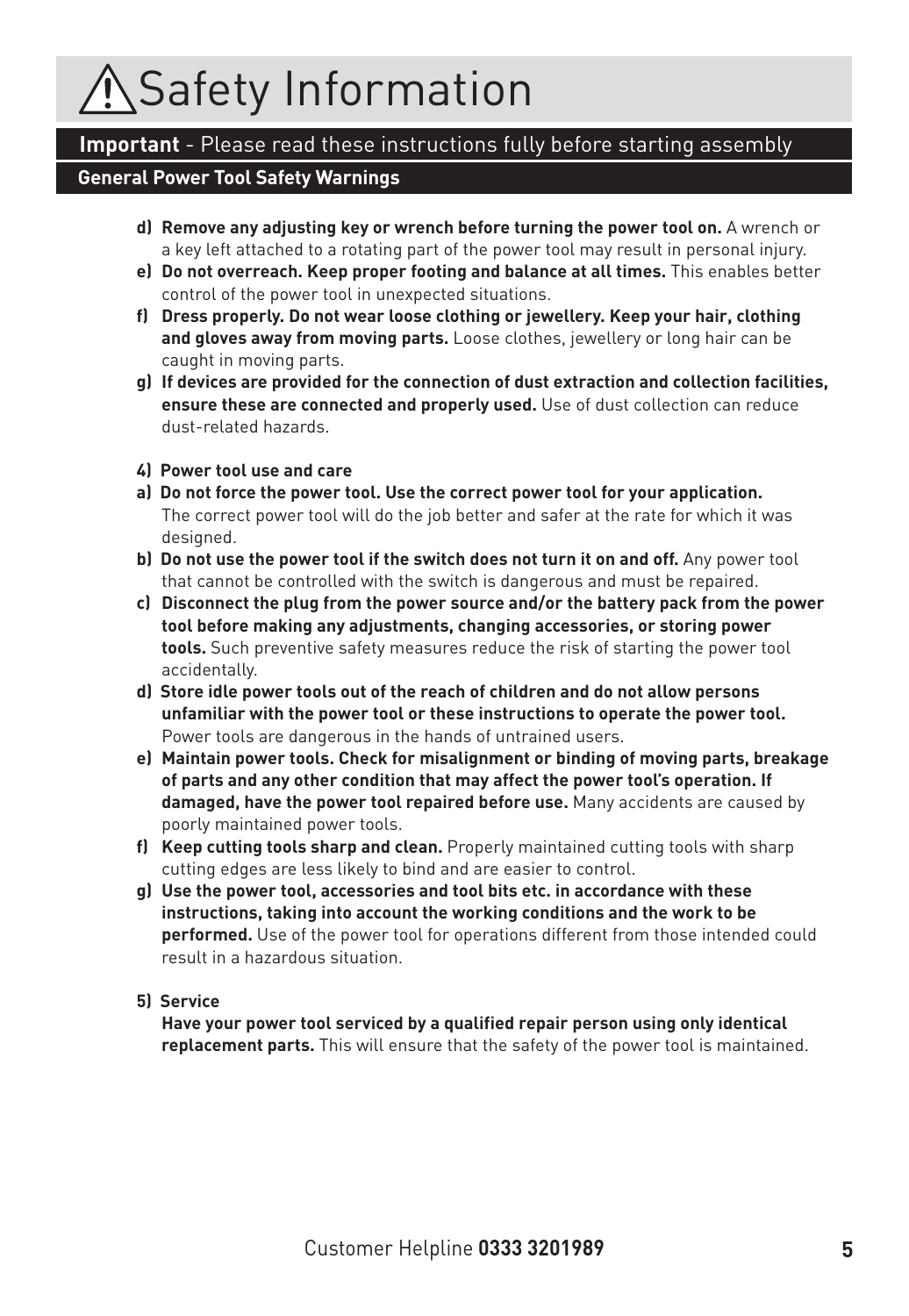## In The Box

#### Parts

- Handle
- On/off switch
- Sanding pad
- Sanding paper
- Dust outlet
- Dust collection Box



## Accessories

Dust box 1pc Sanding paper (2x80 grit & 2x100 grit) 4pcs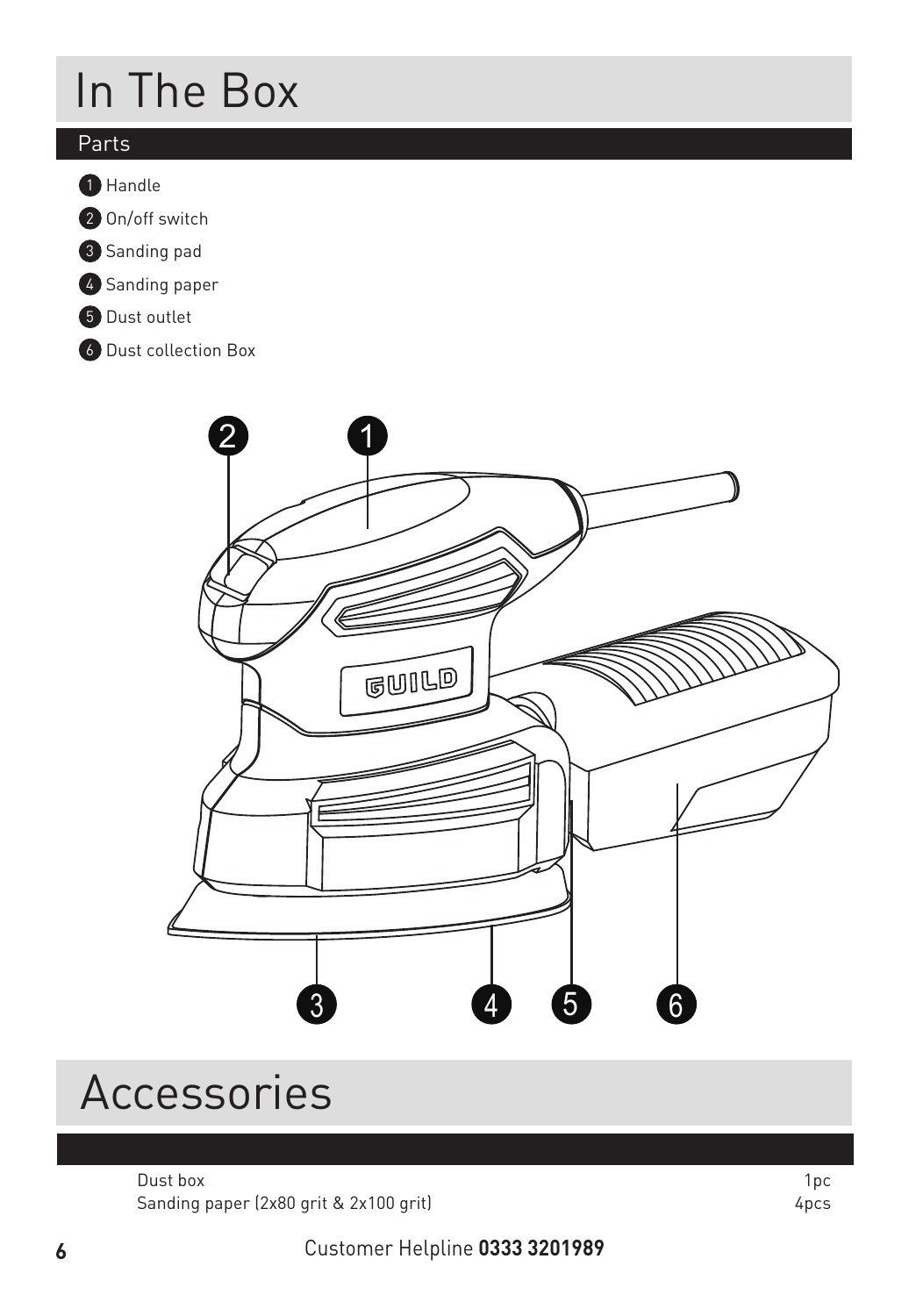## Operating Instructions



#### **Intended Use**

The machine is intended for dry sanding of wood, plastic, filler and coated surfaces.

#### **1. FITTING THE SANDING PAPER (SEE FIG A) FIT THE SANDING PAPER**

This sander features an easy hook and loop accessory fastening system for quick changing without clamps.

The sanding papers are placed directly onto the base plate. The hole pattern in the base plate and sanding paper must match. Then press the sanding paper onto the base plate by hand. Firmly press the power tool with the sanding paper against a flat surface and briefly switch the power tool on. This provides for good adhesion and prevents premature wear

**Before placing on the sanding paper, free the base plate from dust/debris by lightly tapping against it.**

#### **REMOVE THE SANDING PAPER**

Simply remove the sanding paper directly.

#### **2. USING THE Dust Collection BOX (SEE FIG B) A) ATTACH THE DUST BOX**

Your sander is equipped with a Dust Collection Box (5), which is designed for collect dust task. Insert the Dust Collection Box into the rear dust outlet of sander. Then pull the Dust Collection Box and make sure it is tightened securely on the dust outlet. (SEE FIG B)

#### **B) EMPTY DUST BOX**

For more efficient operation, empty dust box every 5-10mins. This will permit the air to



Customer Helpline **0333 3201989 7**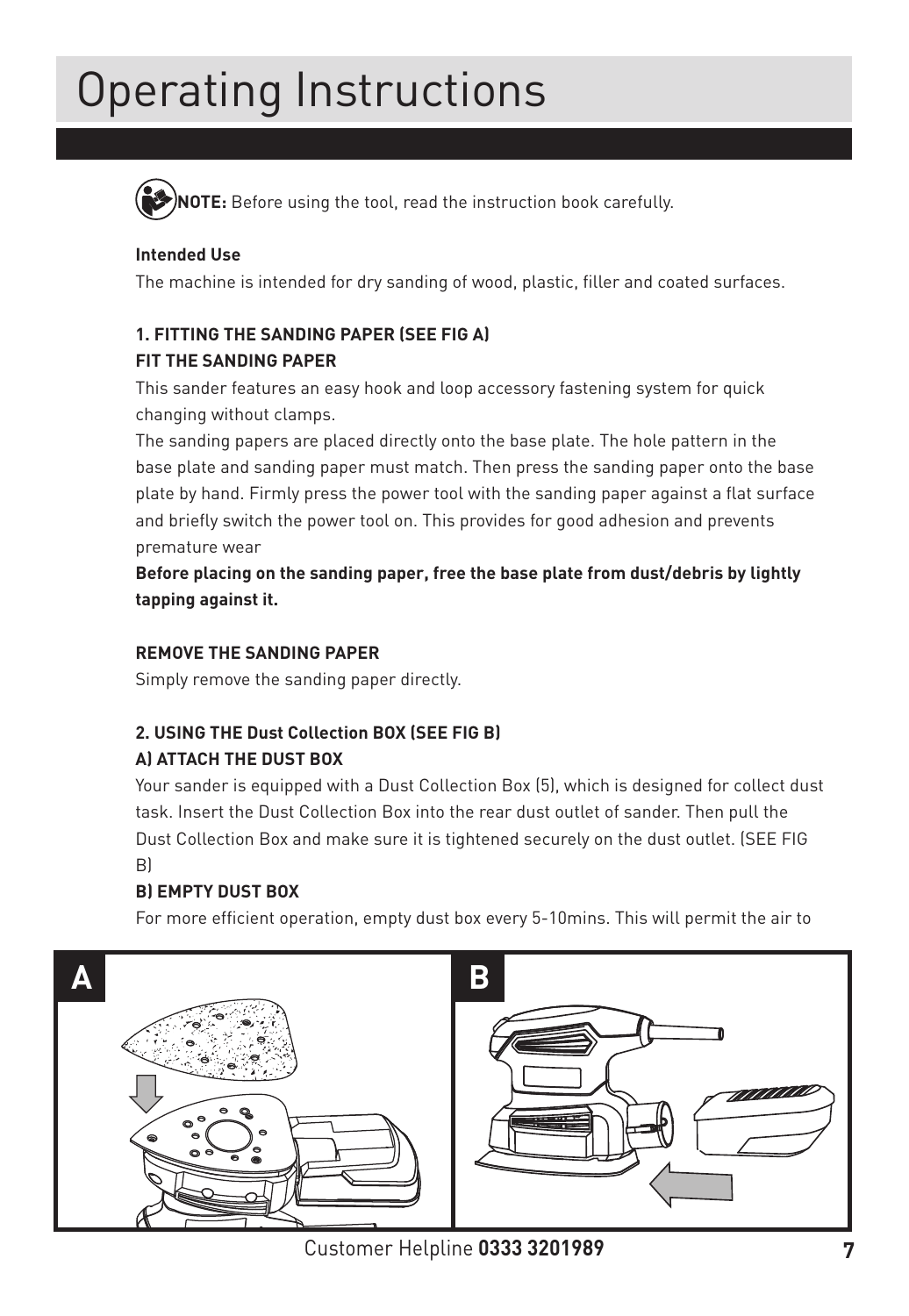## Operating Instructions

flow through the box better.

To empty the dust box, pull off the dust box out of the dust extraction outlet directly and shake out dust.

#### **3.USING THE DUST OUTLET (SEE FIG C)**

Your sander is equipped with a 35mm dust outlet, which are designed for connecting the hose of a vacuum cleaner.

If the vacuum hose is 35mm, insert the hose directly into the rear dust outlet of sander. First please turn on the vacuum cleaner, and then turn on the sander. If you stop sanding, first turn off the sander, and then turn off your vacuum cleaner.

**Note:** Please pull the dust adapter to make sure tightened securely on the dust outlet.

#### **4. OPERATING THE On/Off SWITCH (SEE FIG D)**

To start your sander, depress the protective cover over the switch at the position marked "I". To stop your sander, depress the protective cover at the position marked "0"

#### **5. USING THE SANDER**

Your sander is equipped with a teardrop base which allows you to use it on large flat surfaces, as well as difficult and confined areas.

The workpiece to be sanded must be secured. If it is small or it may move during sanding, it must be held in a vice or suitably clamped.

Be sure to hold the sander firmly while it is on and apply it gently to the work, it may "kick" on first contact. Hold the sander so that it is flat on the work and move slowly, preferably with a smooth, circular motion. Regularly check the condition of the sanding paper and replace when worn for best results.

#### **6. FLUSH SANDING FACILITY**

Your sander can sand flush on three sides of the base-plate which allows easy access



**8** Customer Helpline **0333 3201989**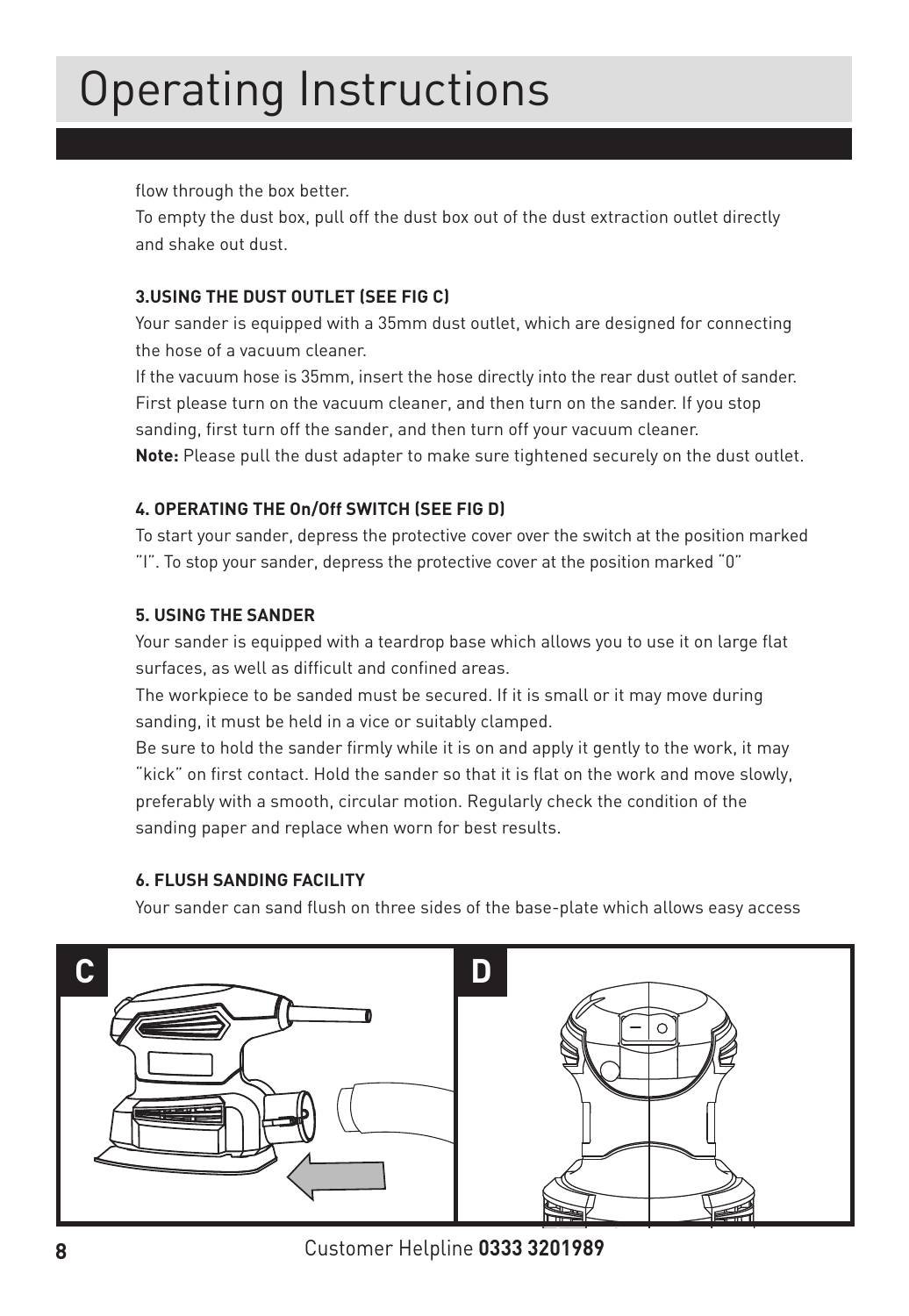to corners and edges of moulding.

#### **7. ORBITAL SANDING**

Your sander operates in small circular rotations which allows efficient material removal.

Operate your sander in long sweeping movements across your workpiece and even across the grain. For a finer finish, always use a fine grain sandpaper and only move the sander in the direction of the grain and never across the grain.

Do not allow your sander to remain in the same position otherwise you will remove material and create and uneven surface.

#### **8. SELECT THE RIGHT SAND PAPER**

Selecting the correct grit of sandpaper is an extremely important decision that will allow you to achieve the best quality sanding finish.

Coarse grit will remove the most material and finer grit will give you the best finish in all sanding operations. The condition of the surface to be sanded will determine which grit will do the job.

If the surface is rough:

Start with coarse grit (sold separately) and sand until the surface is uniform. Then use medium to remove any scratches left by the coarse grit. Then use finer grit (sold separately) for finishing the surface.

**Note:** Always continue sanding with each grit until the surface is uniform.

## Working Hints For Your Detail Sander

1. Your sander is useful for working on wood, metal, painted surface. It will smooth surfaces prior to painting, even where fillers have been used and left proud.

2. Your sander is best suited to large flat areas such as doors but can also be used on skirting boards, windows, etc, provided they are accessible.

3. Different types of sanding paper will allow the sander to meet various needs. Different grades of sanding paper are available, the higher grade number, the finer the grit. For rough work start with a low grade of grit (i.e. 80 grade) and change to a higher, finer grade (i.e. 100 or 120) for finishing. If you use a fine grade for rough surfaces it will soon clog and need changing.

4. At all times, let the sander do the work-do not force it or apply excessive pressure to the sanding paper or it could wrinkle or tear. Preferably, use a light circular motion. 5. If the surface shows excessive making from the abrasive motion, you may be using a grit which is too coarse or applying too much pressure.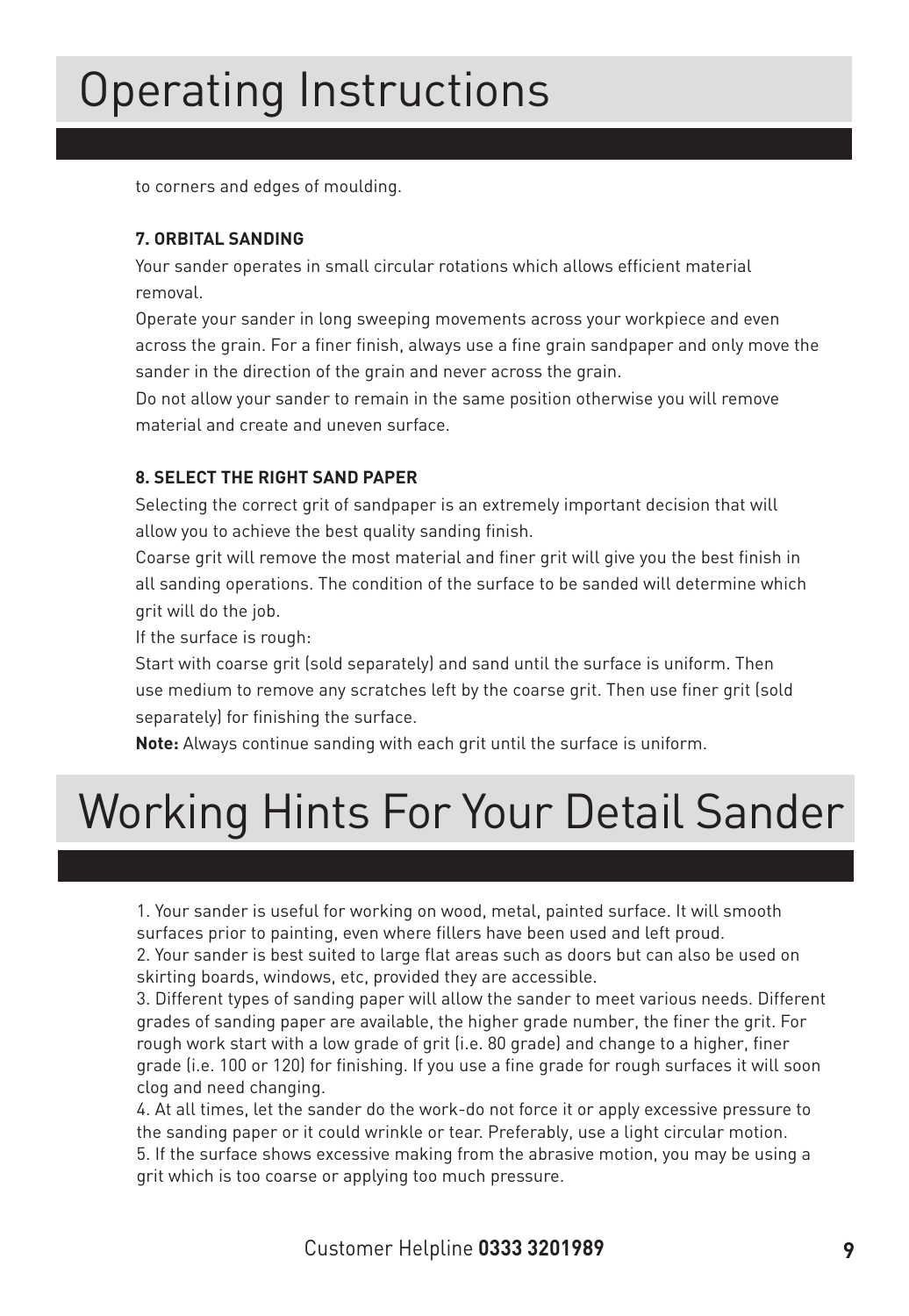### Maintenance

#### **Remove the plug from the socket before carrying out any adjustment, servicing or maintenance.**

Your power tool requires no additional lubrication or maintenance.

There are no user serviceable parts in your power tool. Never use water or chemical cleaners to clean your power tool. Wipe clean with a dry cloth. Always store your power tool in a dry place. Keep the motor ventilation slots clean. Keep all working controls free of dust.

If the supply cord is damaged, it must be replaced by the manufacturer, its service agent or similarly qualified persons in order to avoid a hazard.

### Trouble Shooting

1. If your sander will not operate, check the power at the mains plug.

2. If the sander does not abrade surface, checking the sanding paper. If the sanding paper has been worn, replace the new paper and try again. The paper must be kept in a dry place, if it is allowed to become damp, the abrasive particles will lose their adhesion to the backing paper and will not abrade.

3. If the sander dose not move smoothly, The sanding paper may be loose, damaged or wrinkled. Replace and try again.

4. If a fault can not be rectified return the sander to an authorized dealer for repair.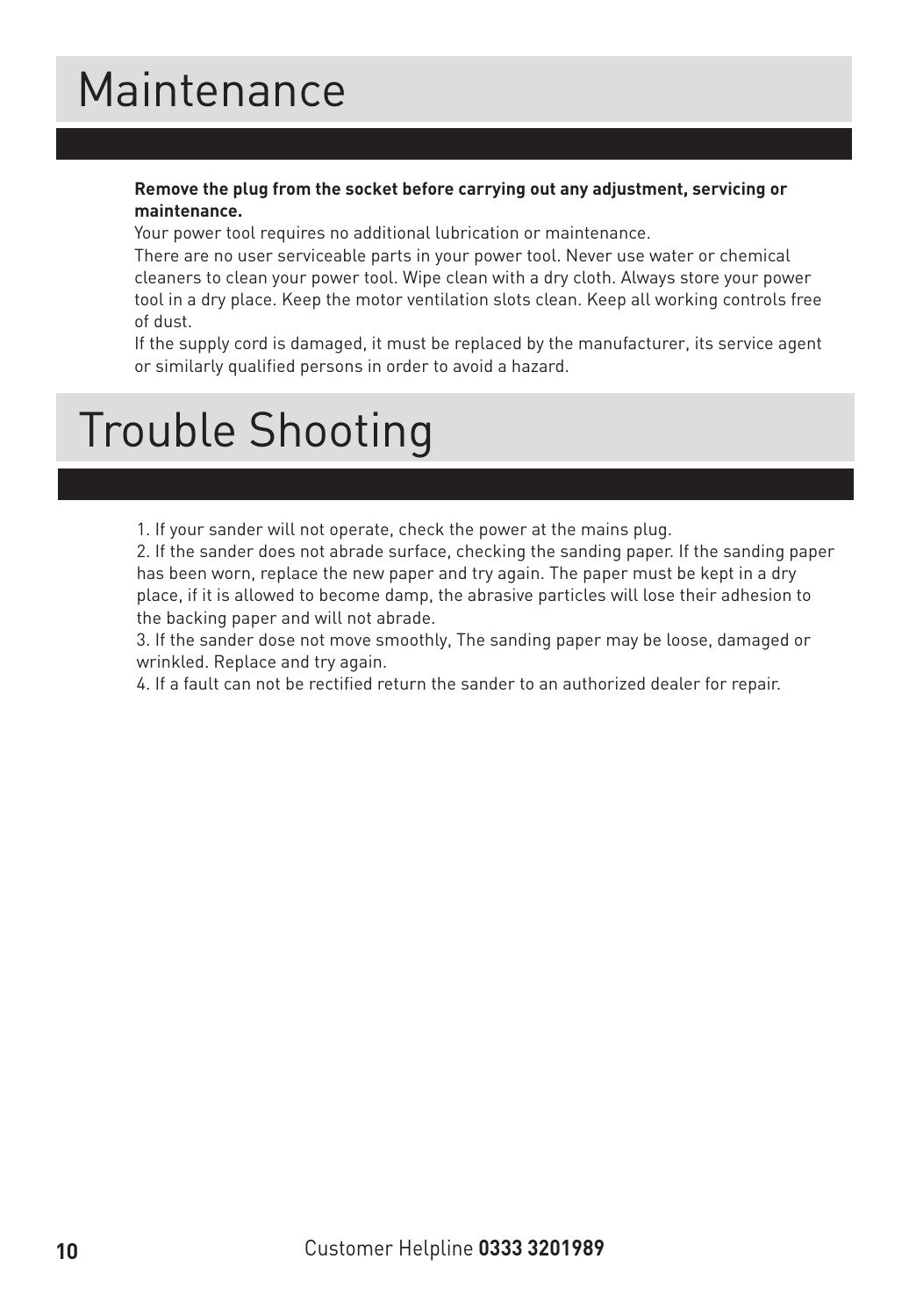### Technical Data

#### **Technical Data Table**

| Voltage          | 230-240V~50Hz    |
|------------------|------------------|
| Power input      | 135W             |
| No load speed    | 12000/min        |
| Base size        | 140x140x80mm     |
| Orbital dia      | $1.0 \text{ mm}$ |
| Protection class | $\Box$ /II       |
| Machine weight   | 1.14 Kg          |

#### **Noise Information**

A weighted sound pressure<br>  $\begin{array}{ccc}\nA \text{ weighted sound power} & A \text{ weight} & A \\
\end{array}$ A weighted sound power

Wear ear protection

#### **Vibration Information**

| Vibration total values (triax vector sum) determined according to EN 60745: |                                                         |  |
|-----------------------------------------------------------------------------|---------------------------------------------------------|--|
| Typical weighted vibration                                                  | Vibration emission value $a_h = 9.005$ m/s <sup>2</sup> |  |
|                                                                             | Uncertainty $K = 1.5 \text{m/s}^2$                      |  |

The declared vibration total value may be used for comparing one tool with another, and may also be used in a preliminary assessment of exposure.

**WARNING:** The vibration emission value during actual use of the power tool can  $\Delta$ differ from the declared value depending on the wavs in which the tool is used dependant on the following examples and other variations on how the tool is used: How the tool is used and the materials being cut or drilled.

The tool being in good condition and well maintained

The use the correct accessory for the tool and ensuring it is sharp and in good condition.

The tightness of the grip on the handles and if any anti vibration accessories are used. And the tool is being used as intended by its design and these instructions.

#### **This tool may cause hand-arm vibration syndrome if its use is not adequately managed**

**WARNING:** To be accurate, an estimation of exposure level in the actual conditions  $\mathsf{S}\mathsf{o}$ f use should also take account of all parts of the operating cycle such as the times when the tool is switched off and when it is running idle but not actually doing the job. This may significantly reduce the exposure level over the total working period.

 $K_{a}$ , &  $K_{b}$ =3.0dB(A)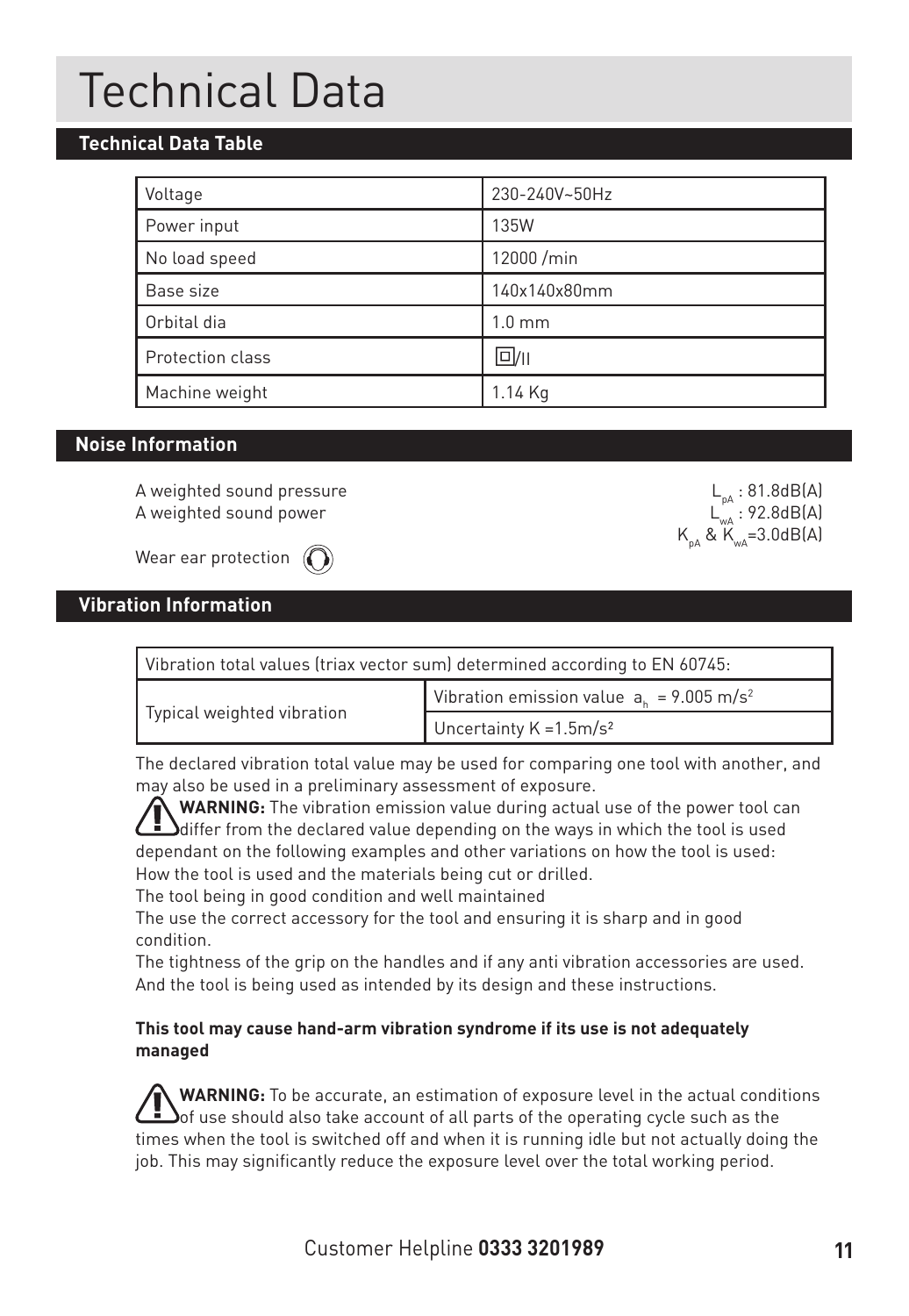## Technical Data

#### **Vibration Information**

Helping to minimize your vibration exposure risk. ALWAYS use sharp chisels, drills and blades

Maintain this tool in accordance with these instructions and keep well lubricated (where appropriate)

If the tool is to be used regularly then invest in anti vibration accessories.

Avoid using tools in temperatures of 10ºC or less

Plan your work schedule to spread any high vibration tool use across a number of days.

## Environmental Protection



Waste electrical products must not be disposed of with household waste. Please recycle where facilities exist. Check with your Local Authority or retailer for recycling advice.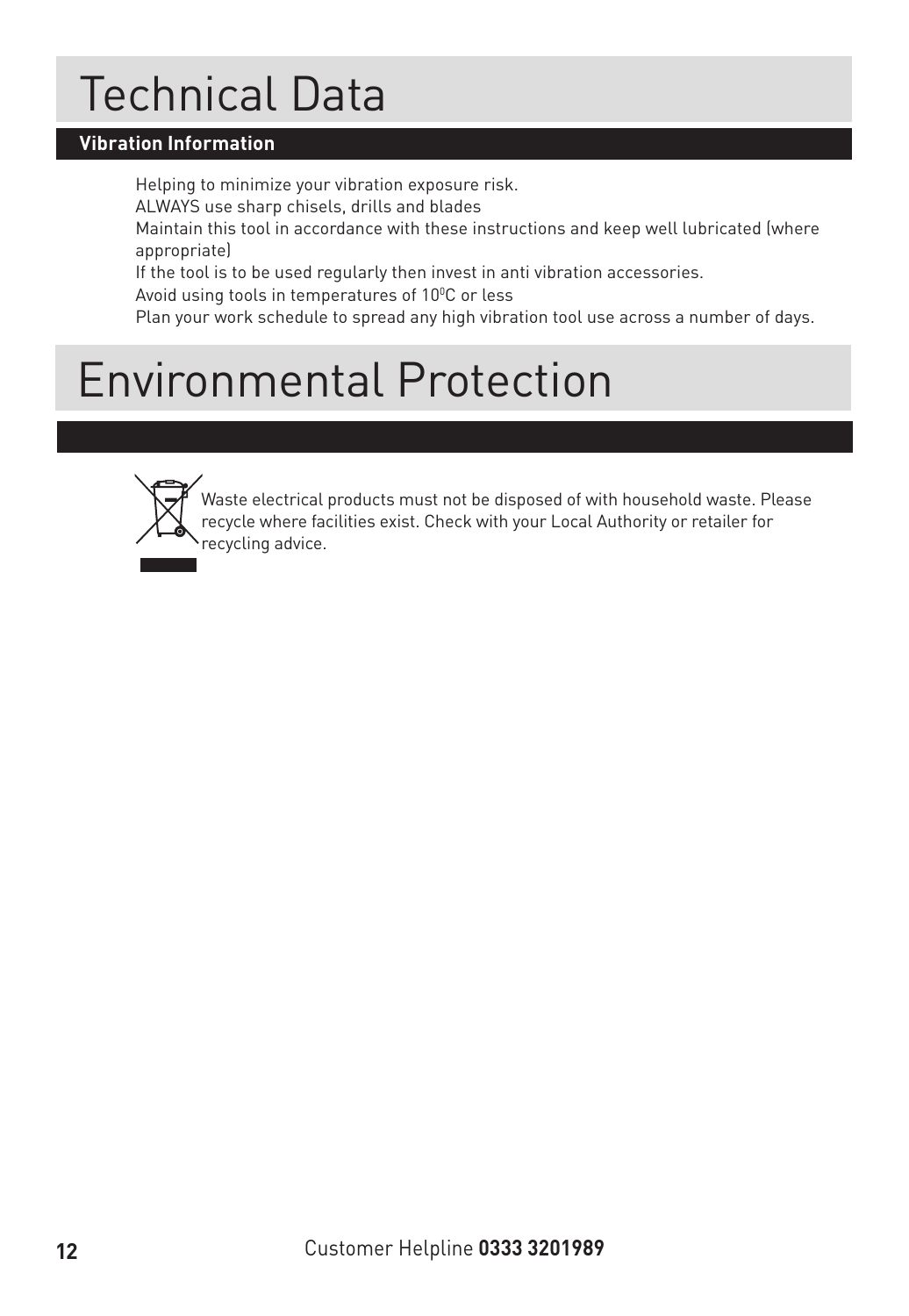### Guarantee

This product is selected for DOMESTIC USE ONLY and not for business use. This product is guaranteed against manufacturing defects for a period of 24 months. This does not cover the product where the fault is due to misuse, abuse, use in contravention of the instructions, or where the product has been the subject of unauthorised modifications or alterations, or has been the subject of commercial use. In the event of a problem with the product within the guarantee period please return it to your nearest store. If the item is shown to have an inherent defect present at the time of sale, the store will provide you with a replacement. Your statutory rights remain unaffected.

Issue1 08/2015

### Declaration of Conformity

This Guild 135W Detail Sander model number PPS135G fully complies with the Machinery Directive 2006/42/EC, Electromagnetic Compatibility Directive 2004/108/EC(before 2016/04/20) and 2014/30/EC(since 2016/04/20), RoHS Directive 2011/65/EU and the following harmonized EU standards EN 60745-2-4: 2009 + A11: 2011 EN 60745-1: 2009 + A11: 2010 EN 55014-1: 2006 + A1:2009 + A2:2011 EN 55014-2: 1997 + A1:2001 + A2:2008 EN 61000-3-2: 2014 EN 61000-3-3: 2013 This declaration is made under the sole responsibility of Argos Ltd, 489/499 Avebury Boulevard, Milton Keynes, MK9 2NW

Issued 20/10/2015

Category Technical Manager signed  $\frac{1}{2}$  signed  $\frac{1}{2}$  signed  $\frac{1}{2}$  signed  $\frac{1}{2}$  signed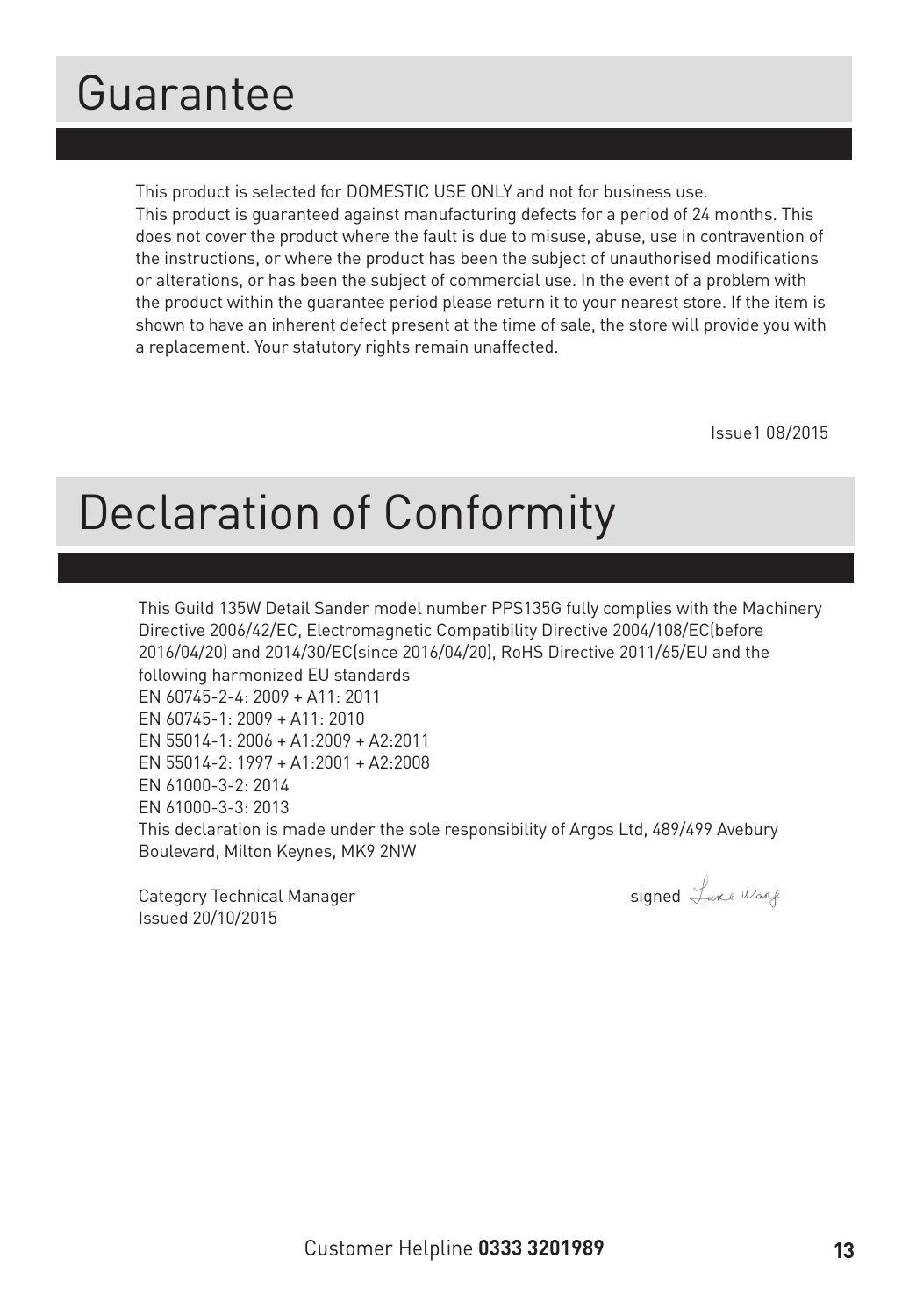# Plug Replacement (Uk & Ireland Only)

If you need to replace the fitted plug then follow the instructions below.

#### **IMPORTANT**

The wires in the mains lead are colored in accordance with the following code:

#### **Blue – Neutral**

#### **Brown – Live**

As the colors of the wires in the mains lead of this appliance may not correspond with the coloured markings identifying the terminals in your plug, proceed as follows. The wire which is coloured blue must be connected to the terminal which is marked with N. The wire which is coloured brown must be connected to the terminal which is marked with L.

#### **WARNING:**

 $\mathsf{\Sigma}$ Never connect live or neutral wires to the earth terminal of the plug. Only fit an approved BS1363/A plug and the correct rated fuse.

**Note:** If a moulded plug is fitted and has to be removed take great care in disposing of the plug and severed cable, it must be destroyed to prevent engaging into a socket.